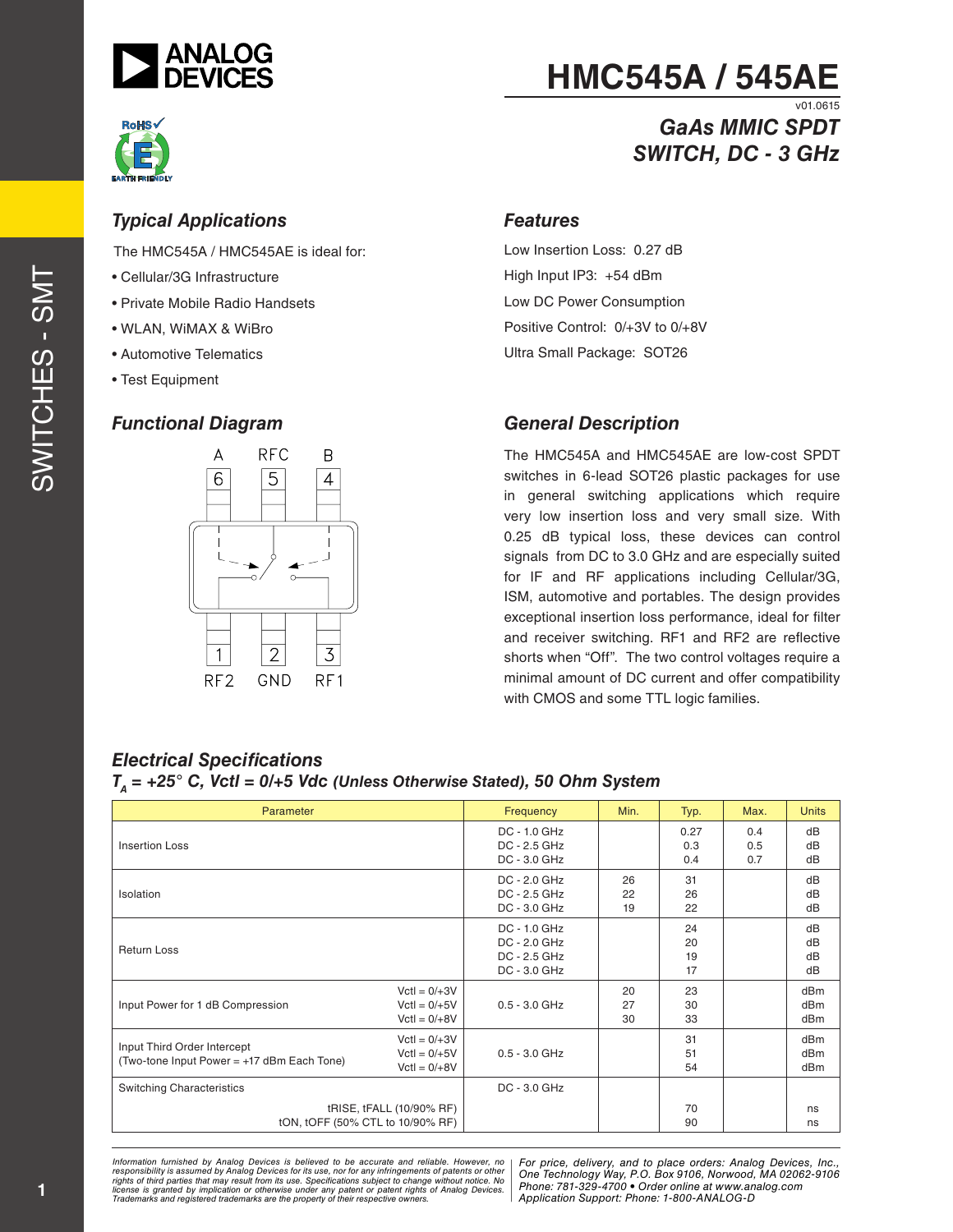



#### **Insertion Loss** *Return Loss*



#### *Isolation Between Ports RFC and RF1/RF2*



#### *Input P0.1dB vs. Vctl*



# **HMC545A / 545AE**

#### $V$ <sup>01.0615</sup> *GaAs MMIC SPDT SWITCH, DC - 3 GHz*



#### *Isolation Between Ports RF1 and RF2*



#### *Input P1dB vs. Vctl*



*Formation iurnished by Analog Devices is believed to be accurate and reliable. However, no Hor price, delivery, and to place orders: Analog Devices, In<br>roonsibility is assumed by Analog Devices for its use, nor for any pressult from its use. Specifications subject to change without notice. No*<br>ation or otherwise under any patent or patent rights of Analog Devices Phone: 781-329-4700 • Order online at ww *e* the property of their respective owners. **Application Support: Phone: 1-8** Information furnished by Analog Devices is believed to be accurate and reliable. However, no<br>responsibility is assumed by Analog Devices for its use, nor for any infringements of patents or other<br>rights of third parties th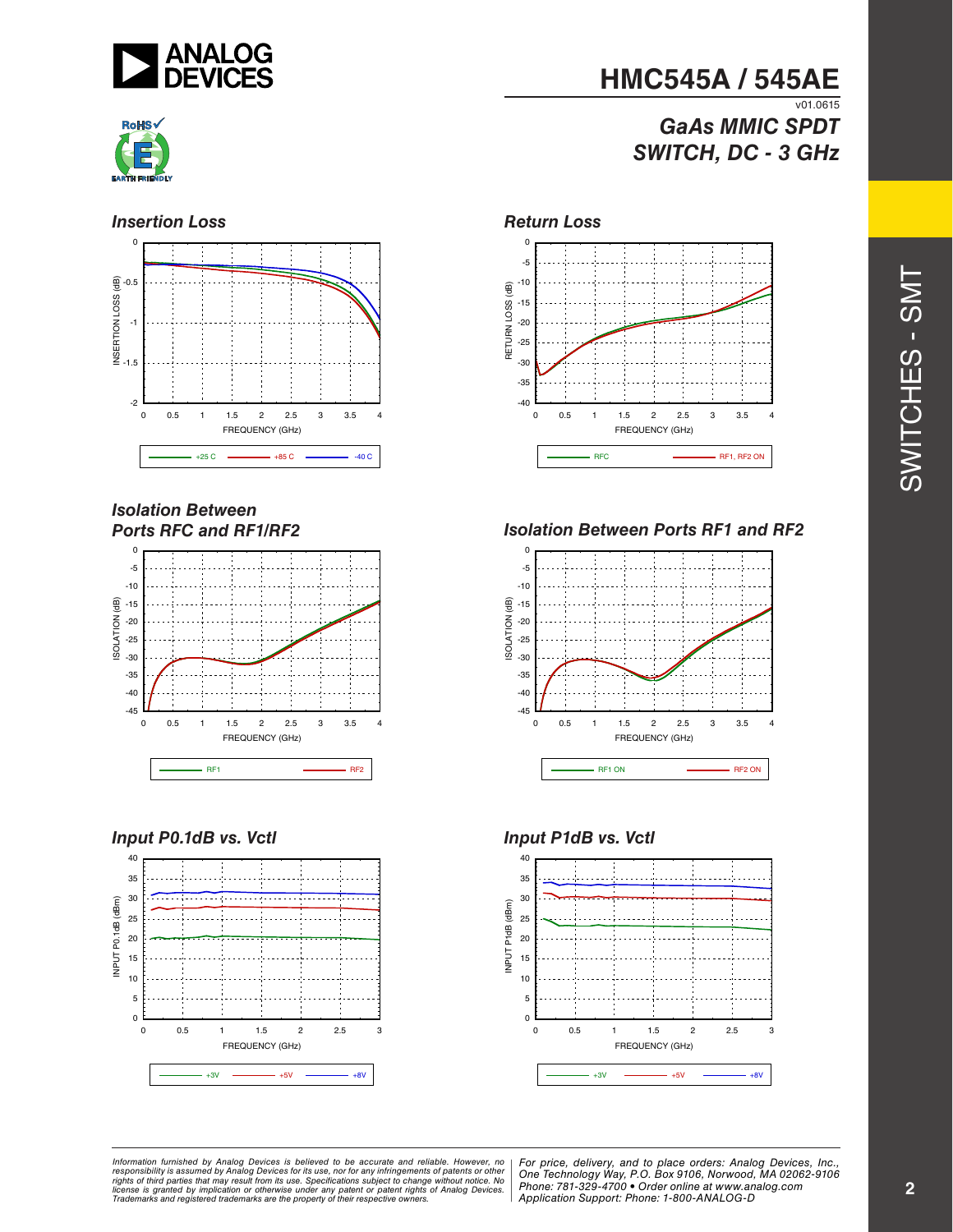



#### *Low Frequency Input P0.1dB vs. Vctl*



#### *Input Third Order Intercept Point vs. Control Voltage*



#### *Insertion Loss, T = +25 °C*



# **HMC545A / 545AE**

 $\overline{v01.0615}$ *GaAs MMIC SPDT SWITCH, DC - 3 GHz*

#### *Low Frequency Input P1dB vs. Vctl*



#### *Absolute Maximum Ratings*

| $RF$ Input Power (VctI = $0/+8V$ )                                | $+34$ dBm              |
|-------------------------------------------------------------------|------------------------|
| Control Voltage Range (A & B)                                     | $-0.2$ to $+12$ Vdc    |
| <b>Hot Switch Power Level</b><br>$(VctI = 0/+8V)$                 | $+32$ dBm              |
| <b>Channel Temperature</b>                                        | 150 °C                 |
| Continuous Pdiss ( $T = 85$ °C)<br>(derate 5.6 mW/ °C above 85°C) | 0.1 W                  |
| <b>Thermal Resistance</b>                                         | $169^{\circ}$ C/W      |
| <b>Storage Temperature</b>                                        | $-65$ to $+150$ °C     |
| <b>Operating Temperature</b>                                      | -40 to +85 $\degree$ C |
| <b>ESD Sensitivity (HBM)</b>                                      | Class 1A               |

DC blocks are required at ports RFC, RF1 and RF2.



ELECTROSTATIC SENSITIVE DEVICE OBSERVE HANDLING PRECAUTIONS

#### *Truth Table*

| <b>Control Input</b> |      | <b>Control Current</b> |            |  |
|----------------------|------|------------------------|------------|--|
|                      | н    | RFC to RF1             | RFC to RF2 |  |
| Low                  | High | Off                    | On         |  |
| High                 | Low  | On)                    | Off        |  |

#### *Control Voltages*

| <b>State</b> | <b>Bias Condition</b>                                             |  |
|--------------|-------------------------------------------------------------------|--|
| Low          | 0 to 0.2 Vdc @ 1 µA Typical                                       |  |
| High         | +3 Vdc @ 0.5 µA Typical to<br>+8 Vdc $@$ 14 µA Typical (±0.2 Vdc) |  |

ormation furnished by Analog Devices is believed to be accurate and reliable. However, no | For price, delivery, and to place orders: Analog Devices, Inc.,<br>popsibility is assumed by Analog Devices for its use, not for any *pressult from its use. Specifications subject to change without notice. No*<br>ation or otherwise under any patent or patent rights of Analog Devices Phone: 781-329-4700 • Order online at ww *e* the property of their respective owners. **Application Support: Phone: 1-8** *Information furnished by Analog Devices is believed to be accurate and reliable. However, no*  responsibility is assumed by Analog Devices for its use, nor for any infringements of patents or other<br>rights of third parties that may result from its use. Specifications subject to change without notice. No<br>license is gr

*Phone: 781-329-4700 • Order online at www.analog.com Application Support: Phone: 1-800-ANALOG-D*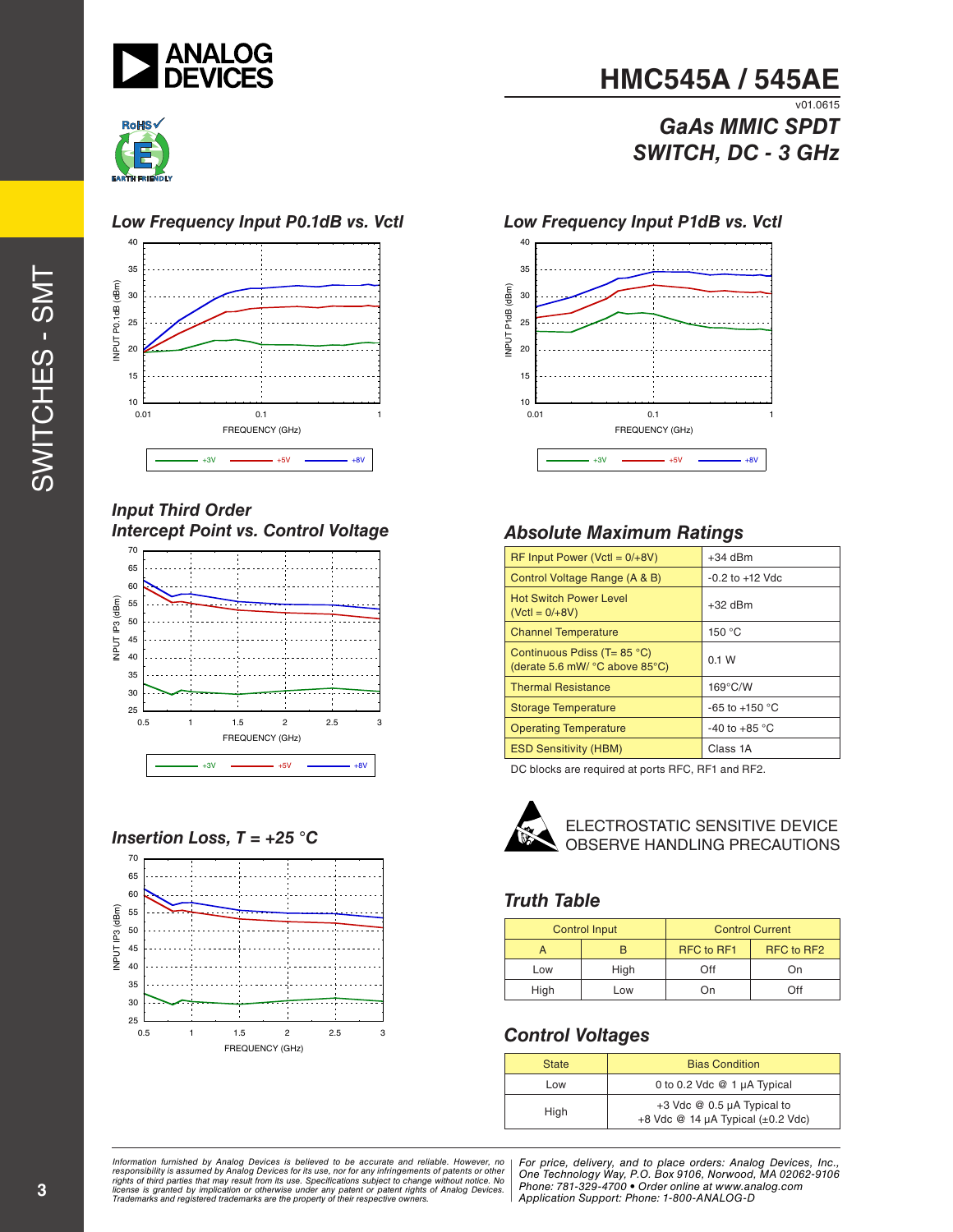

#### **HMC545A / 545AE**  $V$ <sup>01.0615</sup>

# *GaAs MMIC SPDT SWITCH, DC - 3 GHz*



*Outline Drawing*





NOTES:

- 1. LEADFRAME MATERIAL: COPPER ALLOY
- 2. DIMENSIONS ARE IN INCHES [MILLIMETERS].
- $\mathbb{A}$  dimension does not include moldflash of 0.15mm PER SIDE.
- $\overline{A}$  dimension does not include moldflash of 0.25mm PER SIDE.
- 5. ALL GROUND LEADS MUST BE SOLDERED TO PCB RF GROUND.

#### *Package Information*

| <b>Part Number</b> | Package Body Material                              | <b>Lead Finish</b> | <b>MSL Rating</b>     | <b>Package Marking</b> |
|--------------------|----------------------------------------------------|--------------------|-----------------------|------------------------|
| <b>HMC545A</b>     | Low Stress Injection Molded Plastic                | Sn/Pb Solder       | $MSL1$ <sup>[1]</sup> | <b>H545A</b>           |
| HMC545AE           | RoHS-compliant Low Stress Injection Molded Plastic | 100% matte Sn      | $MSL1$ <sup>[2]</sup> | 545AE                  |

[1] Max peak reflow temperature of 235 °C

[2] Max peak reflow temperature of 260 °C

*Formation iurnished by Analog Devices is believed to be accurate and reliable. However, no Hor price, delivery, and to place orders: Analog Devices, In<br>roonsibility is assumed by Analog Devices for its use, nor for any pressult from its use. Specifications subject to change without notice. No*<br>ation or otherwise under any patent or patent rights of Analog Devices Phone: 781-329-4700 • Order online at ww *e* the property of their respective owners. **Application Support: Phone: 1-8** Information furnished by Analog Devices is believed to be accurate and reliable. However, no<br>responsibility is assumed by Analog Devices for its use, nor for any infringements of patents or other<br>rights of third parties th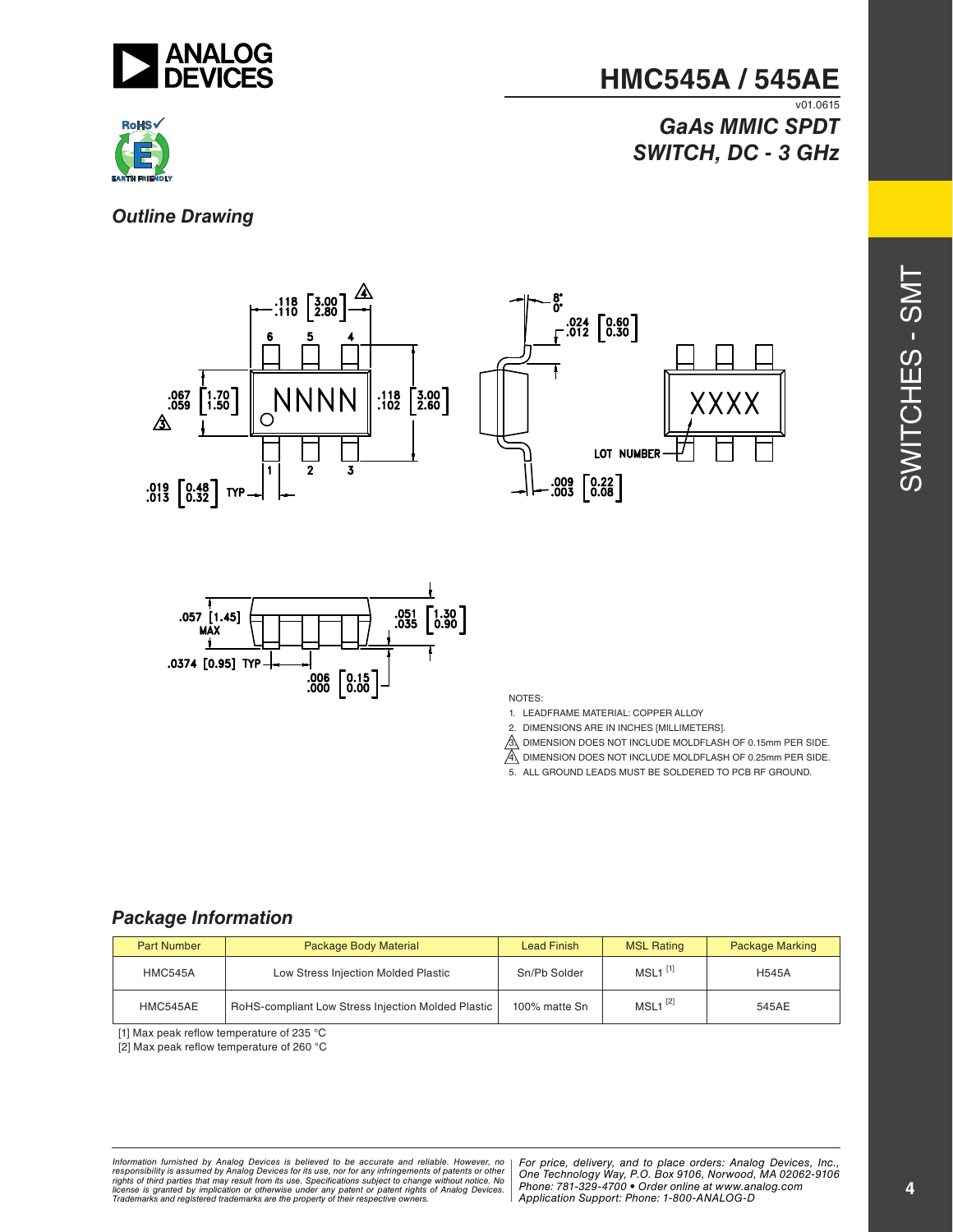

#### **HMC545A / 545AE**  $V01.0615$

# **RoHS**

## *GaAs MMIC SPDT SWITCH, DC - 3 GHz*

#### *Typical Application Circuit*





#### **Notes:**

- 1. Set logic gate Vdd = +3V to +5V and use HCT series logic to provide a TTL driver interface.
- 2. Control inputs A/B can be driven directly with CMOS logic (HC) with Vdd of +3V to +8V applied to the CMOS logic gates.
- 3. DC Blocking capacitors are required for each RF port as shown. Capacitor value determines lowest frequency of operation.
- 4. Highest RF signal power capability is achieved with Vdd = +8V and A/B set to 0/+8V.

#### *Pin Descriptions*

| <b>Pin Number</b> | <b>Function</b> | <b>Description</b>                                                                     | <b>Interface Schematic</b> |
|-------------------|-----------------|----------------------------------------------------------------------------------------|----------------------------|
| 1, 3, 5           | RF2, RF1, RFC   | These pins are DC coupled and matched to 50 Ohms.<br>Blocking capacitors are required. |                            |
| 2                 | <b>GND</b>      | This pin must be connected to RF/DC ground.                                            | $\circ$ GND                |
| 4                 | B               | See truth and control voltage tables.                                                  | $\rightsquigarrow$         |
| 6                 | A               | See truth and control voltage tables.                                                  |                            |

ormation furnished by Analog Devices is believed to be accurate and reliable. However, no | For price, delivery, and to place orders: Analog Devices, Inc.,<br>popsibility is assumed by Analog Devices for its use, not for any *pressult from its use. Specifications subject to change without notice. No*<br>ation or otherwise under any patent or patent rights of Analog Devices Phone: 781-329-4700 • Order online at ww *e* the property of their respective owners. **Application Support: Phone: 1-8** *Information furnished by Analog Devices is believed to be accurate and reliable. However, no*  responsibility is assumed by Analog Devices for its use, nor for any infringements of patents or other<br>rights of third parties that may result from its use. Specifications subject to change without notice. No<br>license is gr

*Phone: 781-329-4700 • Order online at www.analog.com Application Support: Phone: 1-800-ANALOG-D*